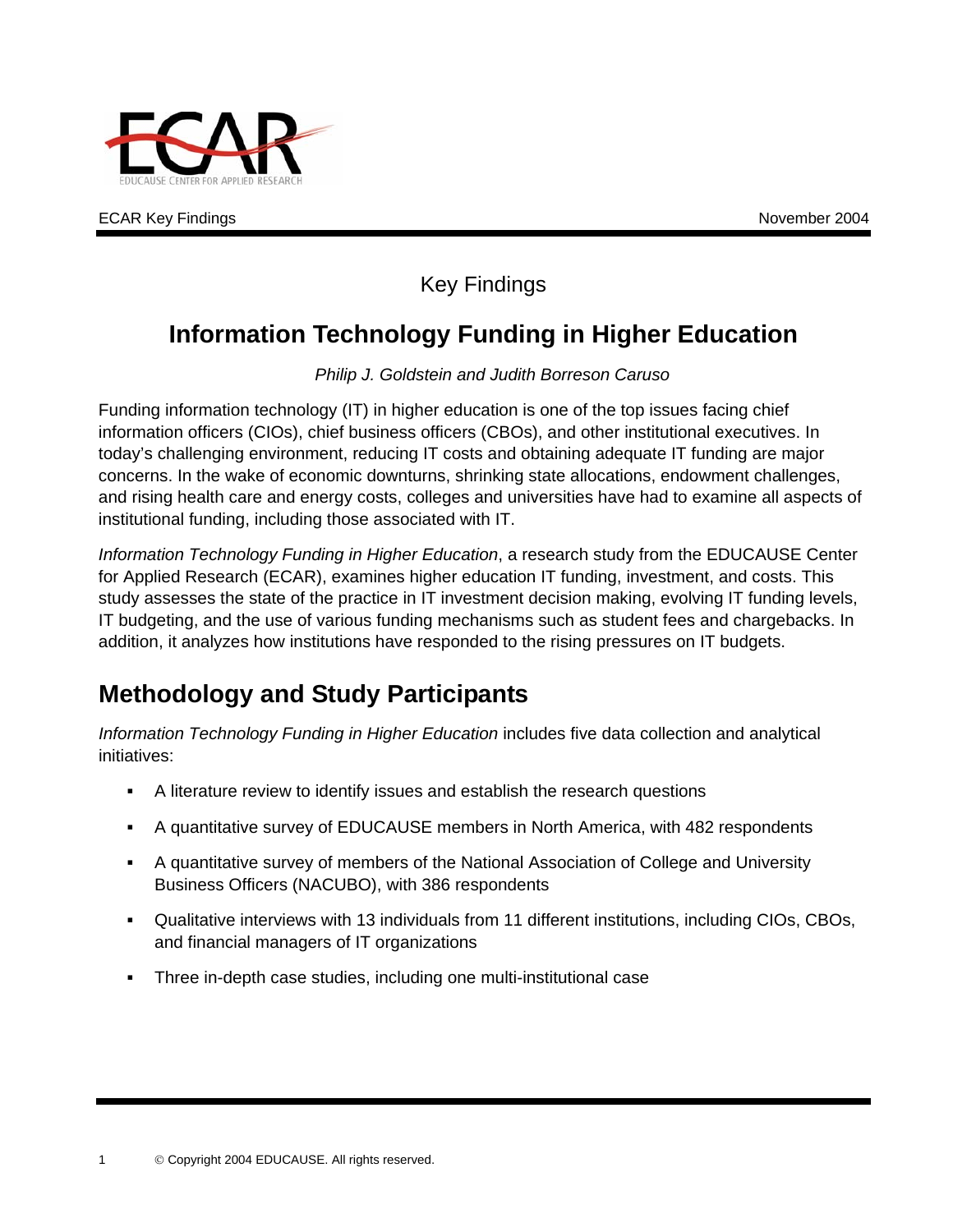Institutional size is a more important distinction in the study's analysis than either Carnegie class or size of IT budget. Institution size (measured by FTE enrollment) and institutional control (public versus private) are the most meaningful categorizations of respondents.

# **IT Funding: Institutional Control Makes a Difference**

When asked about IT funding growth, respondents report a 5 percent rate of growth from FY2001 to FY2003. While 25 percent of the respondents saw their budgets increase by more than 10 percent during that period, another 44 percent report that their budgets were flat or declined. Public institutions report a significantly slower rate of growth in their IT budgets (1.85 percent) than do private colleges and universities (5.25 percent).

When asked about the IT budget share of the institutional budget, 65 percent of respondents report that central IT budgets maintained their share of the institutional budget from FY2001 to FY2003. Public institutions, however, agree to a greater extent than do those from private institutions that central IT budgets declined in proportion to the institutional budgets.

Not surprisingly, public and private institutions also differ in their assessment of the adequacy of IT funding levels (see Table 1). When asked about the adequacy of the funding required to meet strategic technology objectives, public institutions on average report that their funding levels are not sufficient to meet their strategic objectives for administrative computing, academic/research computing, or instructional technology. When asked about the adequacy of current IT funding, respondents overall are most comfortable that their current funding for administrative computing and data communications is sufficient to meet strategic objectives.

|                                | Private ( $N = 179$ ) |                       | Public ( $N = 286$ ) |                       | Total ( $N = 465$ ) |                       |
|--------------------------------|-----------------------|-----------------------|----------------------|-----------------------|---------------------|-----------------------|
|                                | Mean                  | Standard<br>Deviation | Mean                 | Standard<br>Deviation | Mean                | Standard<br>Deviation |
| Administrative<br>computing    | 4.31                  | 1.462                 | 3.99                 | 1.498                 | 4.11                | 1.491                 |
| Academic/research<br>computing | 3.98                  | 1.229                 | 3.76                 | 1.254                 | 3.84                | 1.248                 |
| Data communications            | 4.43                  | 1.260                 | 4.35                 | 1.378                 | 4.38                | 1.333                 |
| Instructional<br>technology    | 3.96                  | 1.271                 | 3.82                 | 1.372                 | 3.87                | 1.334                 |

**Table 1. Funding Levels for Strategic Technology Objectives** 

Q: Are funding levels sufficient to meet strategic technology objectives? (1=very strongly disagree, 4=neutral, 7=very strongly agree)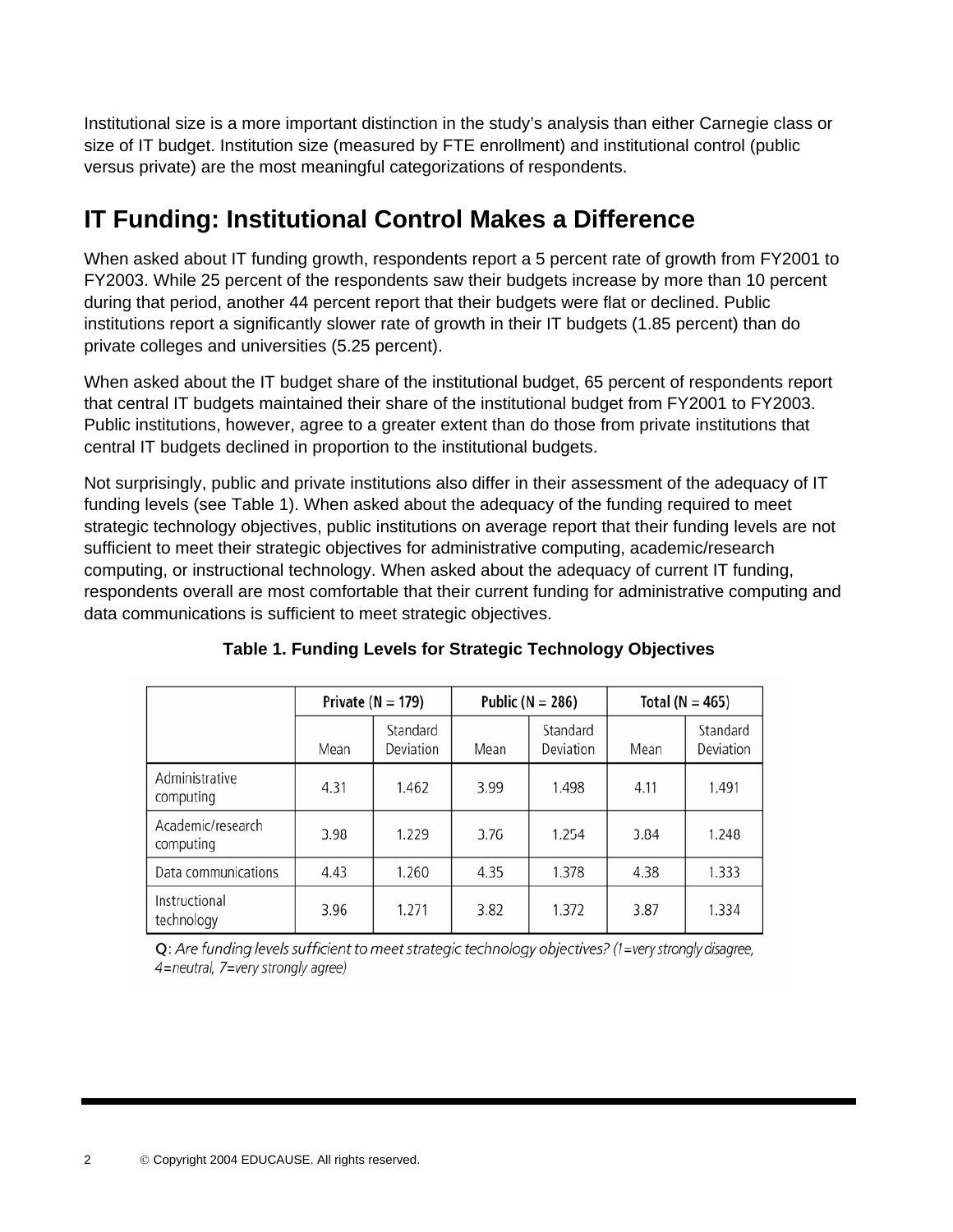Respondents are less confident about future funding. Overall, they continue to agree, however, that administrative computing and data communications will be funded sufficiently to keep pace with investment. Again, there are significant differences between the assessments of public and private institutions, as indicated in Table 2.

|                                | Private ( $N = 181$ ) |                       | Public ( $N = 286$ ) |                       | Total ( $N = 467$ ) |                       |
|--------------------------------|-----------------------|-----------------------|----------------------|-----------------------|---------------------|-----------------------|
|                                | Mean                  | Standard<br>Deviation | Mean                 | Standard<br>Deviation | Mean                | Standard<br>Deviation |
| Administrative computing       | 4.30                  | 1.334                 | 3.86                 | 1.397                 | 4.03                | 1.389                 |
| Academic/research<br>computing | 4.03                  | 1.176                 | 3.63                 | 1.280                 | 3.78                | 1.255                 |
| Data communications            | 4.33                  | 1.220                 | 4.11                 | 1.337                 | 4.19                | 1.296                 |
| Instructional technology       | 4.03                  | 1.233                 | 3.77                 | 1.359                 | 3.87                | 1.316                 |

#### **Table 2. Projected IT Funding for Technological Advancements**

 $Q$ : Projected IT funding is sufficient to keep pace with technological advancements. (1=very strongly disagree, 4=neutral, 7=very strongly agree)

#### **Effective Practices for IT Funding**

When asked if their institution has achieved substantial value from its IT investments, respondents note two factors that most significantly help them achieve this value. These factors are (1) having a budget process that aligns IT priorities with institutional priorities, and (2) viewing technology as a source of competitive advantage.

Overall, respondents indicate that 75 percent of IT spending at their institution comes from the central IT budget, though this portion varies by Carnegie class. Doctoral extensive institutions report the smallest portion (57 percent) of their IT budget coming from the central IT budget.

When asked about sources of funds, appropriations from the institutional budget are the primary sources (83.8 percent). More than 28 percent of the institutions report that student technology fees are an important source of funds for IT.

Funding flexibility plays a key role in an institution's ability to maintain reliable technology operations. Respondents indicate that the greater their budget flexibility, the greater their confidence in their ability to maintain reliable IT operations. Respondents also identify a strong relationship between having adequate funding to maintain technology and having sufficient funding to innovate. As seen in Figure 1, associate and smaller institutions report the greatest flexibility in budgeting, and doctoral institutions report the least. It is possible that the smaller institutions use consultants and contractors as needed to augment their resources. In addition, they may dedicate a greater portion of their budgets to equipment purchases. Both of these expenditures are variable in nature. Respondents with more flexible budgets also report that they are better positioned to respond to new user needs and to fund innovation.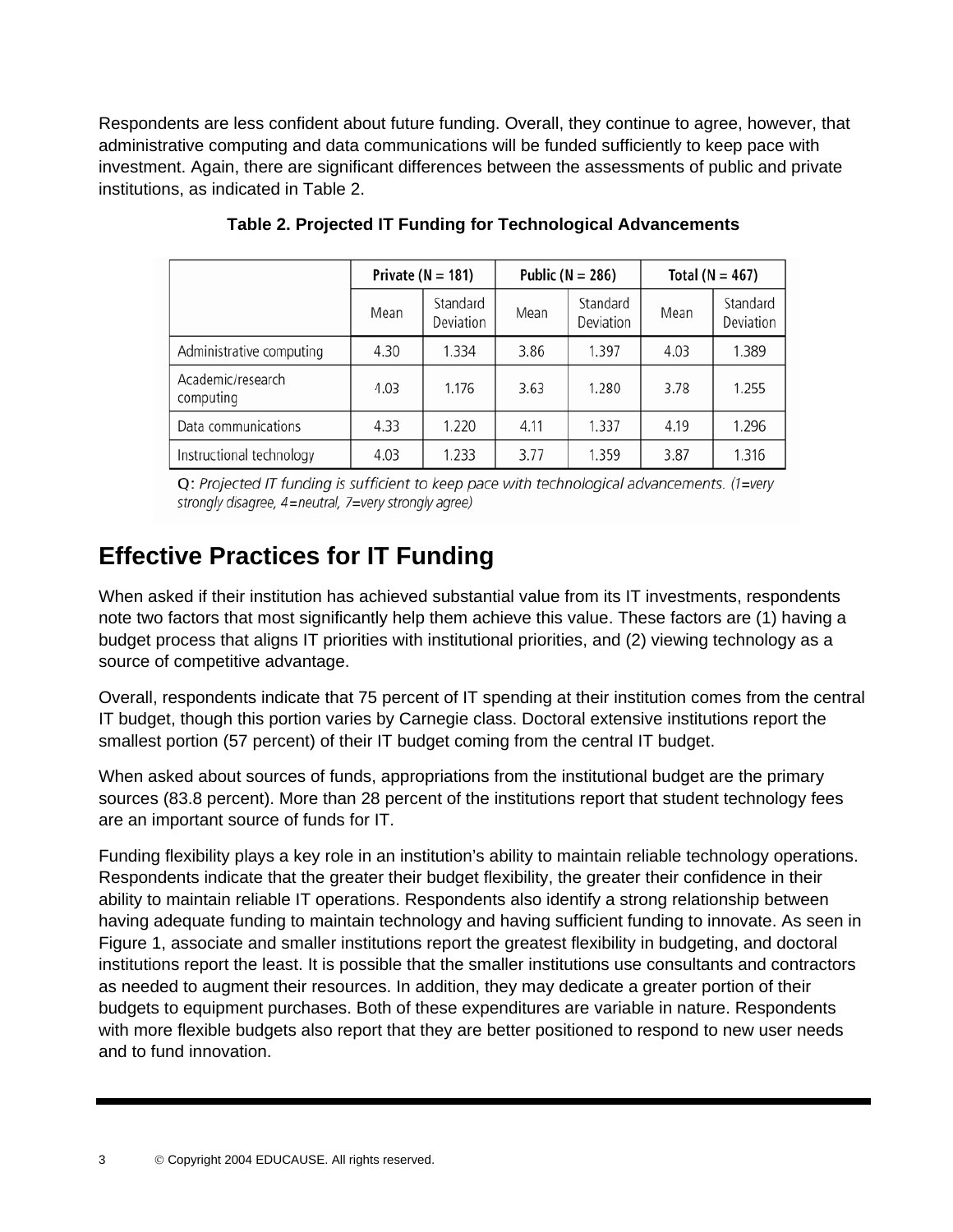

**Figure 1. Fixed Costs, by FTE Enrollment (N = 460)** 

The sources of maintenance funding noted most often by respondents include a separate annual budget request (54 percent), followed by funding included in the project budget (23 percent).

Without significant growth in IT budgets, the challenge of funding maintenance will create future IT budgets that are even less flexible. Already, 64 percent of the respondents report that their budget does not increase sufficiently to cover the costs of maintaining new technology.

## **IT Investment Decision Making**

ECAR studied how IT investments are made to determine what factors play a significant role in the decision making at the institutions. More than half of the respondents (59 percent) report that their senior IT leader approved all or all significant IT expenditures. IT leaders at larger and presumably more decentralized institutions have less influence over some decisions than their peers at smaller institutions. This is particularly true in the areas of desktop computing, instructional technologies, academic/research technologies, and Web support services.

IT investment decisions based on a tailored process for evaluating IT investments are reported by 15 percent of the respondents. The majority of the institutions (63 percent), however, use the same process for IT decisions as they do for other major funding decisions. Fully 97 percent of the institutions prepare a business case for their IT investment requests. Overall, respondents think their business cases perform effectively in identifying how to capture benefits, in predicting benefits, and in presenting one-time costs.

When asked about the criteria for IT investment decision making, more than 67 percent of the respondents report that the primary criterion is cost. This is followed closely by fit with institutional strategy (65.6 percent) and potential to improve productivity (64.1 percent). IT projects identified in the institution's strategic plans are the easiest to fund, and IT projects are easier to fund if a business case is prepared to support them.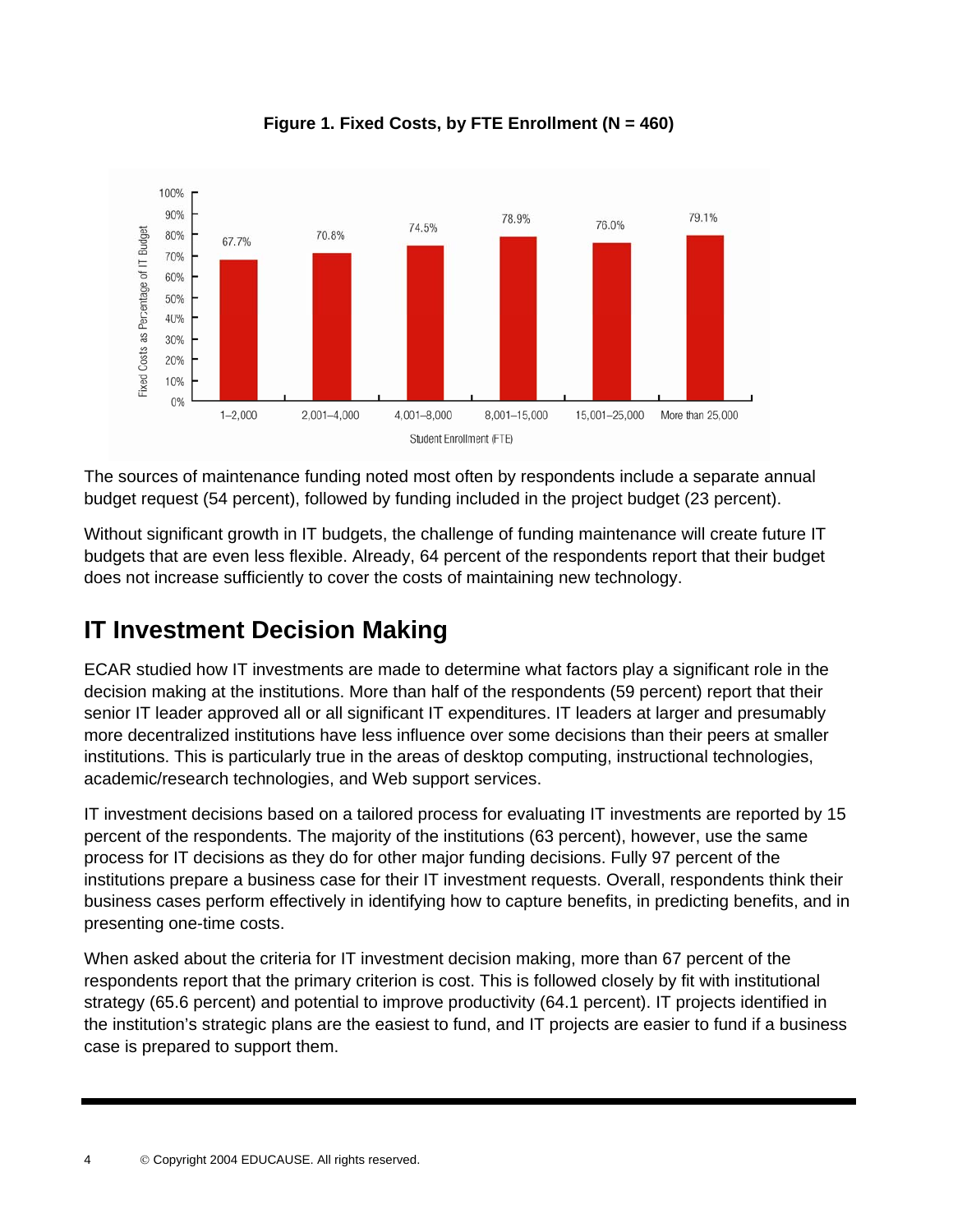# **IT Cost Containment: No Easy Answer**

Two-thirds of the survey respondents report that they face increasing pressure to reduce IT costs, with the pressure greater at public institutions (70 percent) than private ones (56 percent). The primary factors driving the need to cut IT costs are institution-wide cuts (76.8 percent) and cuts in state allocations (49.8 percent).

Table 3 identifies strategies used by respondents for containing costs, including implementing acrossthe-board cuts (41.1 percent), using consortia or shared purchases (38.6 percent), and minimizing supported technologies (34.4 percent). Cost-management strategies vary by institution size, with smaller institutions more likely to use outsourcing than larger ones. Larger institutions are more likely to pursue the elimination of duplicate IT organizations.

| <b>Cost Containment Strategy</b> | <b>Institutions</b><br>Considering | <b>Planning to</b><br>Implement | Gap   |  |
|----------------------------------|------------------------------------|---------------------------------|-------|--|
| External software development    | 28.4%                              | 3.7%                            | 24.7% |  |
| Consortia or shared purchases    | 56.2%                              | 38.6%                           | 17.6% |  |
| Shared technology implementation | 37.1%                              | 20.1%                           | 17.0% |  |
| Minimize supported technologies  | 47.7%                              | 34.4%                           | 13.3% |  |
| Salary freezes                   | 23.9%                              | 11.2%                           | 12.7% |  |
| Use open source                  | 33.0%                              | 21.6%                           | 11.4% |  |
| Cuts in service levels           | 28.4%                              | 18.0%                           | 10.4% |  |
| Outsourcing                      | 20.1%                              | 12.7%                           | 7.4%  |  |
| Layoffs                          | 15.8%                              | 9.1%                            | 6.7%  |  |
| Across-the-board cuts            | 46.5%                              | 41.1%                           | 5.4%  |  |
| Limit duplicate IT organizations | 24.9%                              | 19.7%                           | 5.2%  |  |
| Cut renewal and replacement      | 31.5%                              | 27.2%                           | 4.3%  |  |
| Cut benefits                     | 7.3%                               | 3.3%                            | 4.0%  |  |
| Other                            | 8.5%                               | 5.0%                            | 3.5%  |  |

**Table 3. Cost-Containment Strategies Considered and Implemented (N = 482)** 

Respondents are generally not confident that outsourcing and external development firms have the potential to reduce IT costs. Fewer than 18 percent of the respondents agree that outsourcing can reduce IT costs, and fewer than 13 percent think that external development firms will achieve future cost savings.

When asked about new sources of revenue, 64.3 percent of the respondents cite pursuing external grants. Increased fundraising (41.7 percent) and higher student fees (35.1 percent) are also cited by many respondents.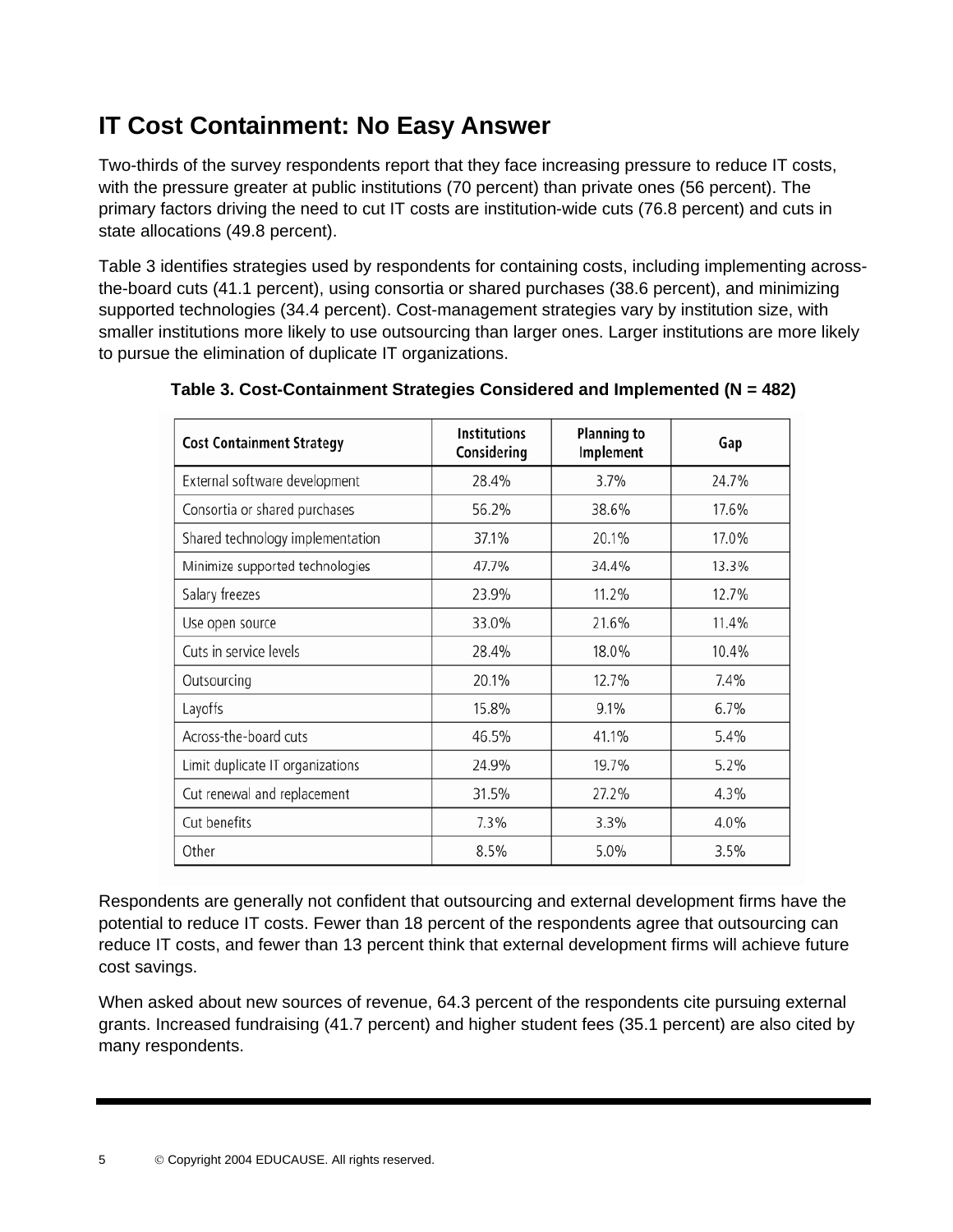## **Comparison of CBO and CIO Responses**

CBOs report that they see technology as a source of competitive advantage for their institution (74 percent). CBOs also identify their institution as an early adopter of technology (52 percent) and say that their institution's identity is tied to technology (44 percent).

When asked about the adequacy of their IT funding, 67.8 percent of CBOs report that the funding is sufficient to maintain IT operations reliably, and 51.1 percent believe the funding is sufficient to meet strategic IT objectives. The business officers at institutions with moderate-sized enrollments are the most confident with the levels of funding.

When pairing CBOs and CIOs from the same institution (63 pairings), CIOs are significantly more concerned that their budget is not increasing adequately to maintain new technologies being implemented (see Table 4). Business officers, on the other hand, generally think that the base IT budget increases sufficiently to maintain new technology. This difference in perception in the lifecycle funding adequacy for technology is one area where CIOs will have to work with their CBO counterparts to establish the cost of technology renewal and replacement.

| <b>Statement</b>                                                                               |                 | Mean | Standard<br><b>Deviation</b> | <b>Standard</b><br><b>Error Mean</b> |
|------------------------------------------------------------------------------------------------|-----------------|------|------------------------------|--------------------------------------|
| The central IT budget contains adequate funding<br>to implement the institution's strategy for | CIO             | 4.14 | 1.329                        | 0.176                                |
| technology. $(N = 57)$                                                                         | <b>CBO</b>      | 4.61 | 1.532                        | 0.203                                |
| The central IT budget contains adequate funds to                                               | C10             | 4.89 | 1.205                        | 0.160                                |
| maintain critical IT operations reliably. ( $N = 57$ )                                         | <b>CBO</b>      | 4.61 | 1.532                        | 0.203                                |
| The base IT operating budget always increases                                                  | C <sub>IO</sub> | 3.34 | 1.332                        | 0.175                                |
| sufficiently to maintain new technology. ( $N = 58$ )                                          | <b>CBO</b>      | 4.33 | 1.515                        | 0.199                                |

#### **Table 4.CIO–CBO Pairs Assessment of Funding Adequacy**

1=very strongly disagree, 4=neutral, 7=very strongly agree

CBOs report that their institution is actively managing all IT spending, even if it does not reside in a single budget. CIOs, on average, disagree with this statement.

## **Future of IT Funding**

The next few years will witness rising IT investment requirements, especially for instructional technologies, IT security, and application system maintenance. In the near term, however, IT budgets will be flat. It is imperative that institutions find ways to do more with less. In order to meet these challenges, institutions need to create a more flexible and agile environment as it relates to IT funding and investment.